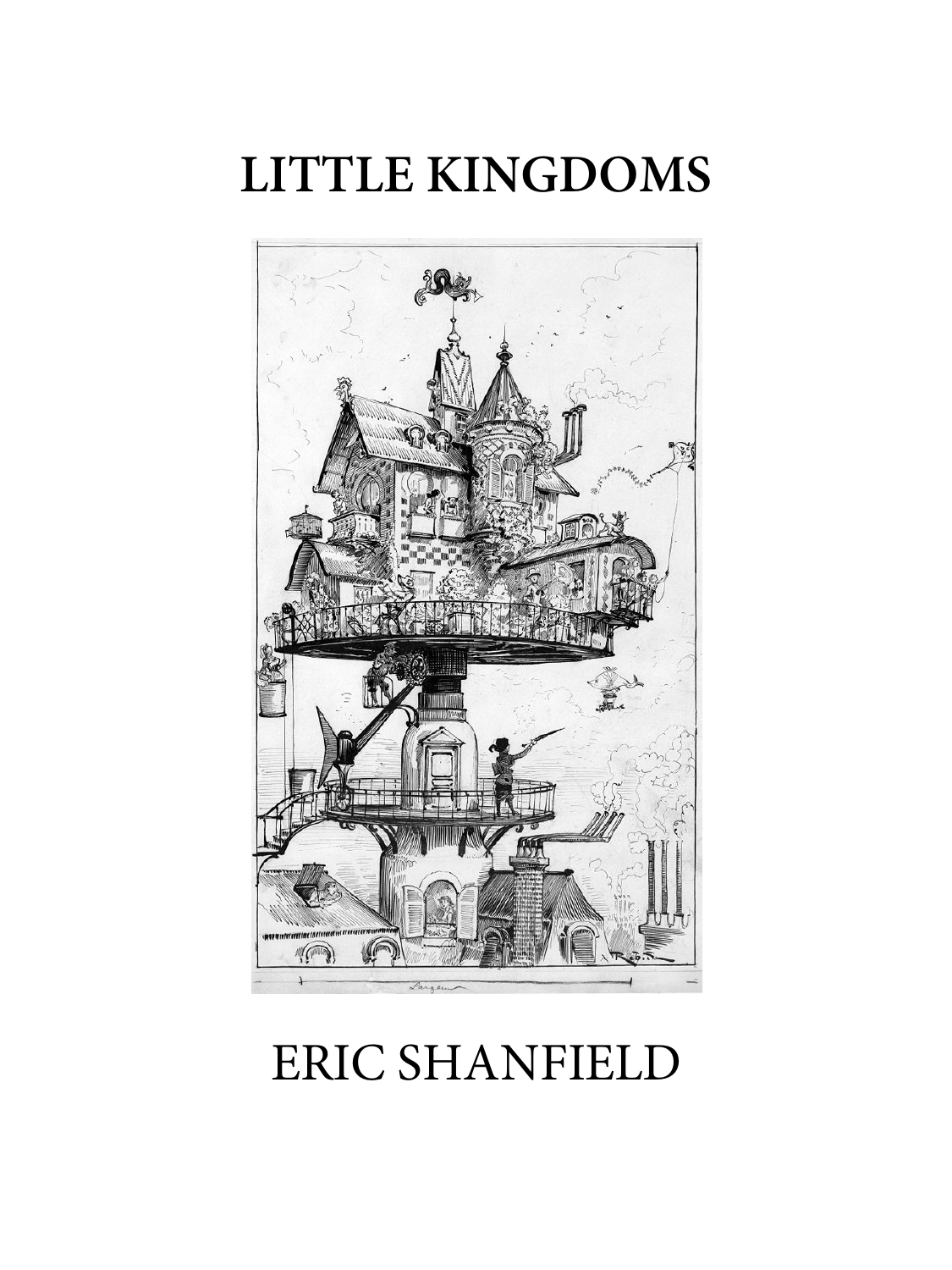## **LITTLE KINGDOMS** Eric Shanfield ENS.2003.2 | 11'

3 Bb Clarinets

I have always been fascinated by patterns. It was only a matter of time before this obsession began to creep into my music, eventually coming to dominate it. In 2003 I began to play with making pieces entirely out of eighth notes, culminating in the *Music for Dancing* series, composed between 2003 and 2005, which originally included *Little Kingdoms* as well as *Cup and Saucer in the Path of a Mechanical Insect*, *Seascape, with frieze of girls*, *Sad Little Breathing Machine*, *The Acme Novelty Library,* and *Music for Los Angeles*.

Though nearly all of those works have since been rewritten, revised, or withdrawn, they shared a common compositional impulse: rhythmic and harmonic materials were conceived independently and then superimposed upon one other in different ways and at different rates, utilizing systematic structures based on permutations to create a network of new, continuously shifting musical relationships.

Named after an extraordinary, magical set of novellas by the author Steven Millhauser, the three movements that now comprise *Little Kingdoms* began as part of a larger piece for woodwinds entitled *After the Quake*, based on the book by Haruki Murakami. Later I realized only these movements belonged together, and as they conjured a nocturnal world closer to Millhauser than Murakami they were reordered, revised, and retitled accordingly.

In *The Little Kingdom of J. Franklin Payne* the clarinets outline shifting repeated patterns over slowly changing harmonies, while *The Princess, the Dwarf and the Dungeon* lurches along, exhausting every possible three-part harmonic combination within an octave. Finally, in *Catalogue of the Exhibition* two melodic lines of different lengths chase each other's tails across an eerie harmonic moonscape, the three clarinets threading both lines through an intricate double hocket.

*©2003 Eric Shanfield (Enterprise Research Institute Council, ASCAP)*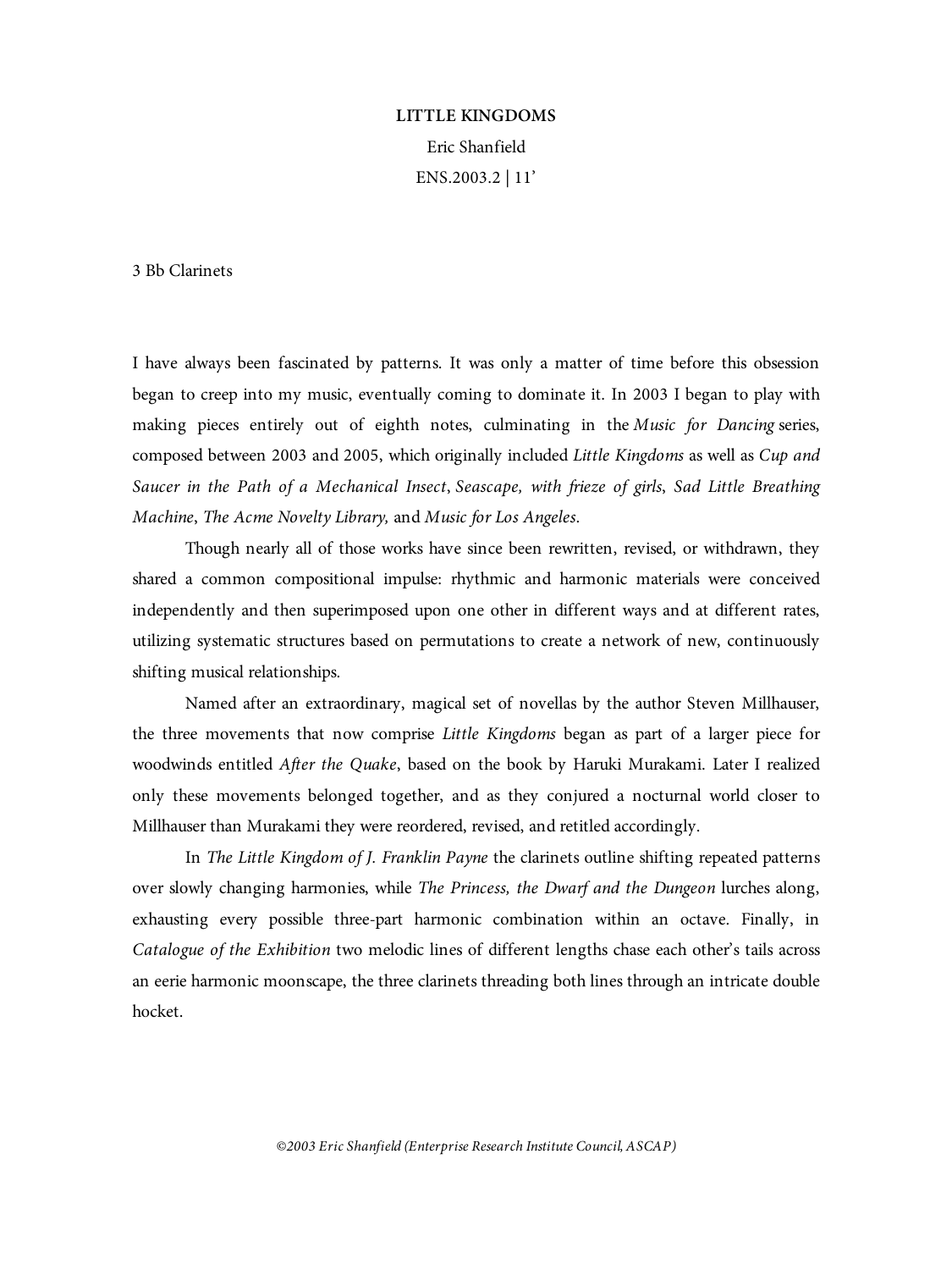### 1. THE LITTLE KINGDOM OF J. FRANKLIN PAYNE **LITTLE KINGDOMS**

Eric Shanfield

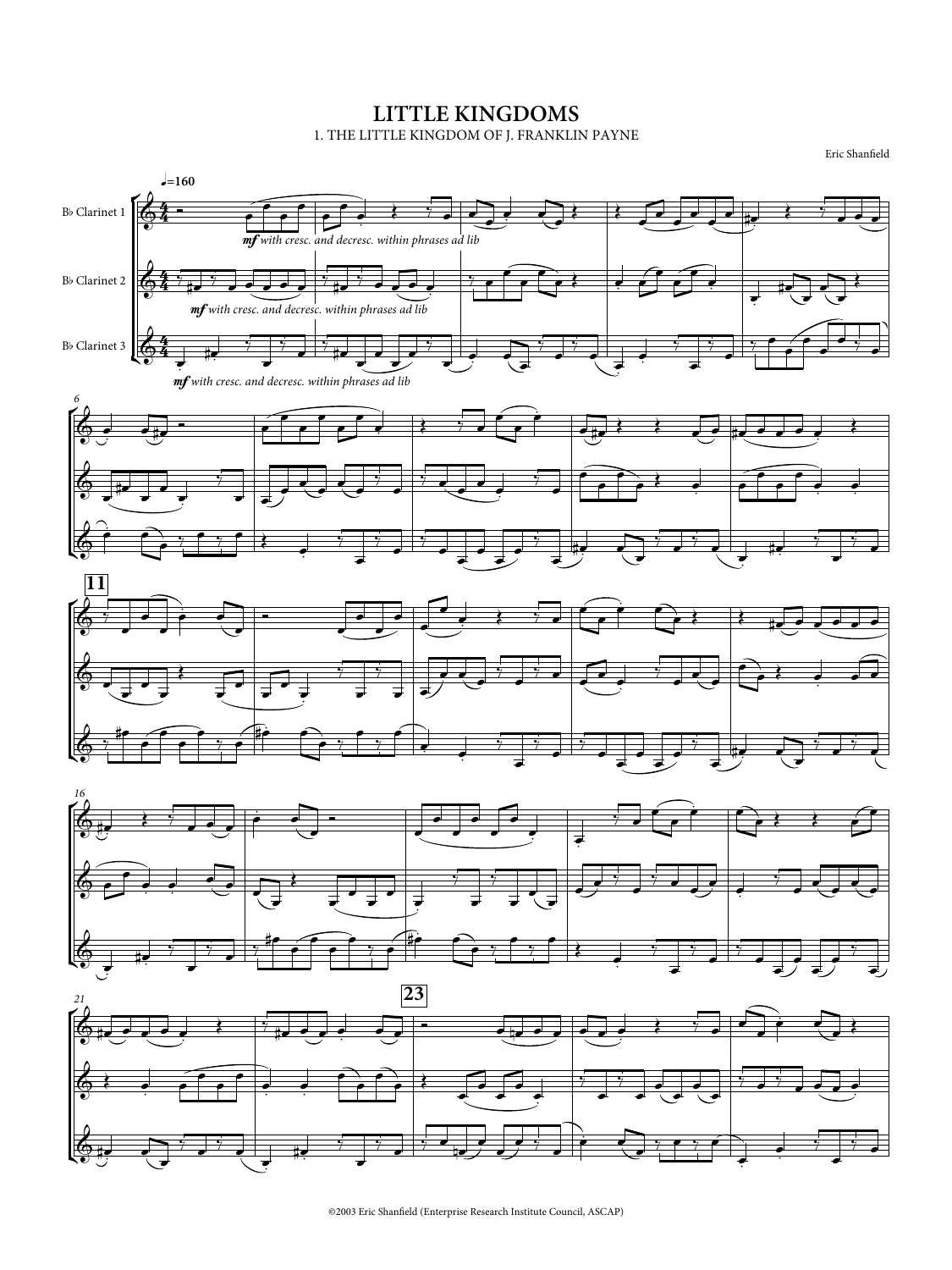







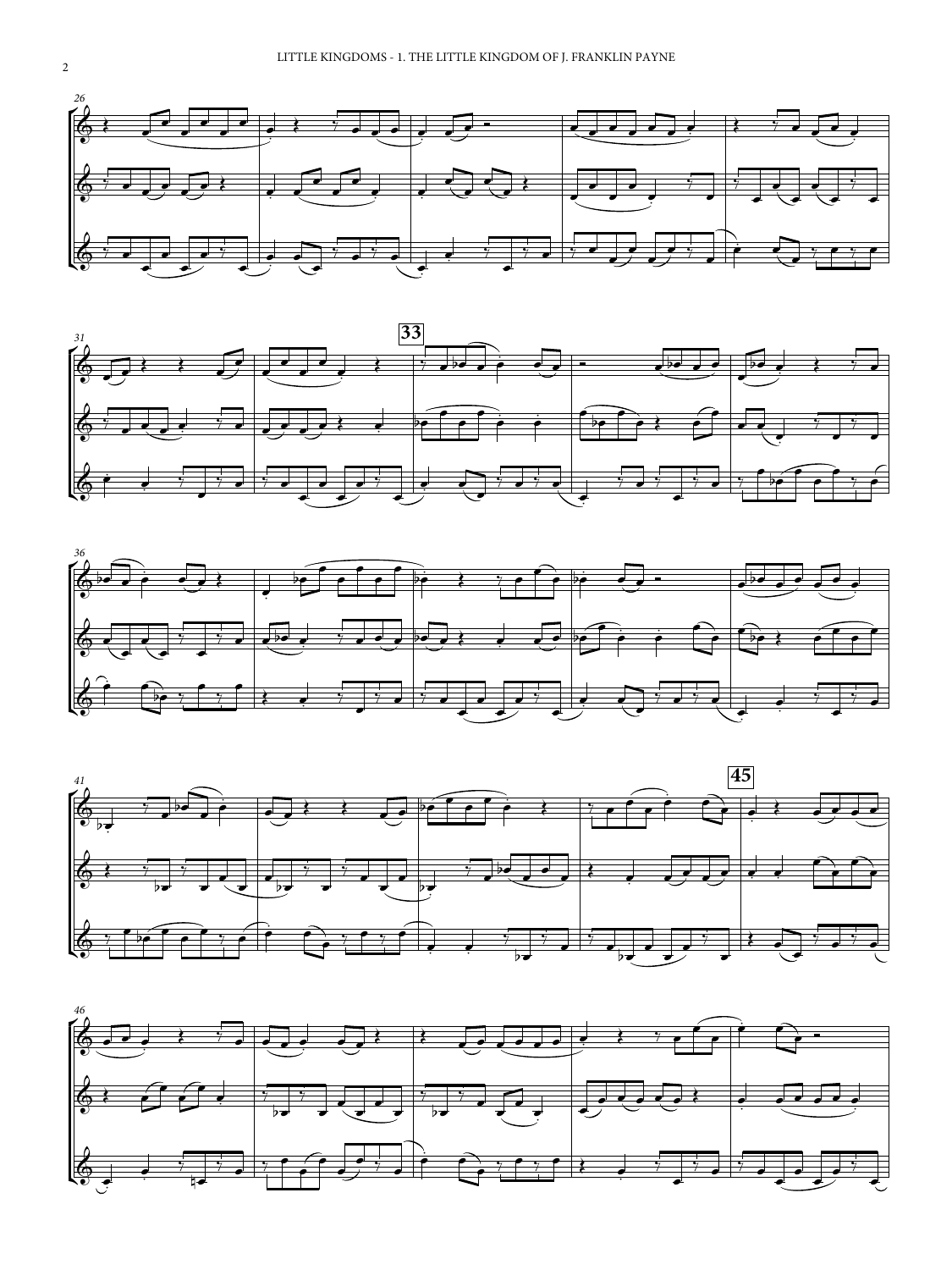







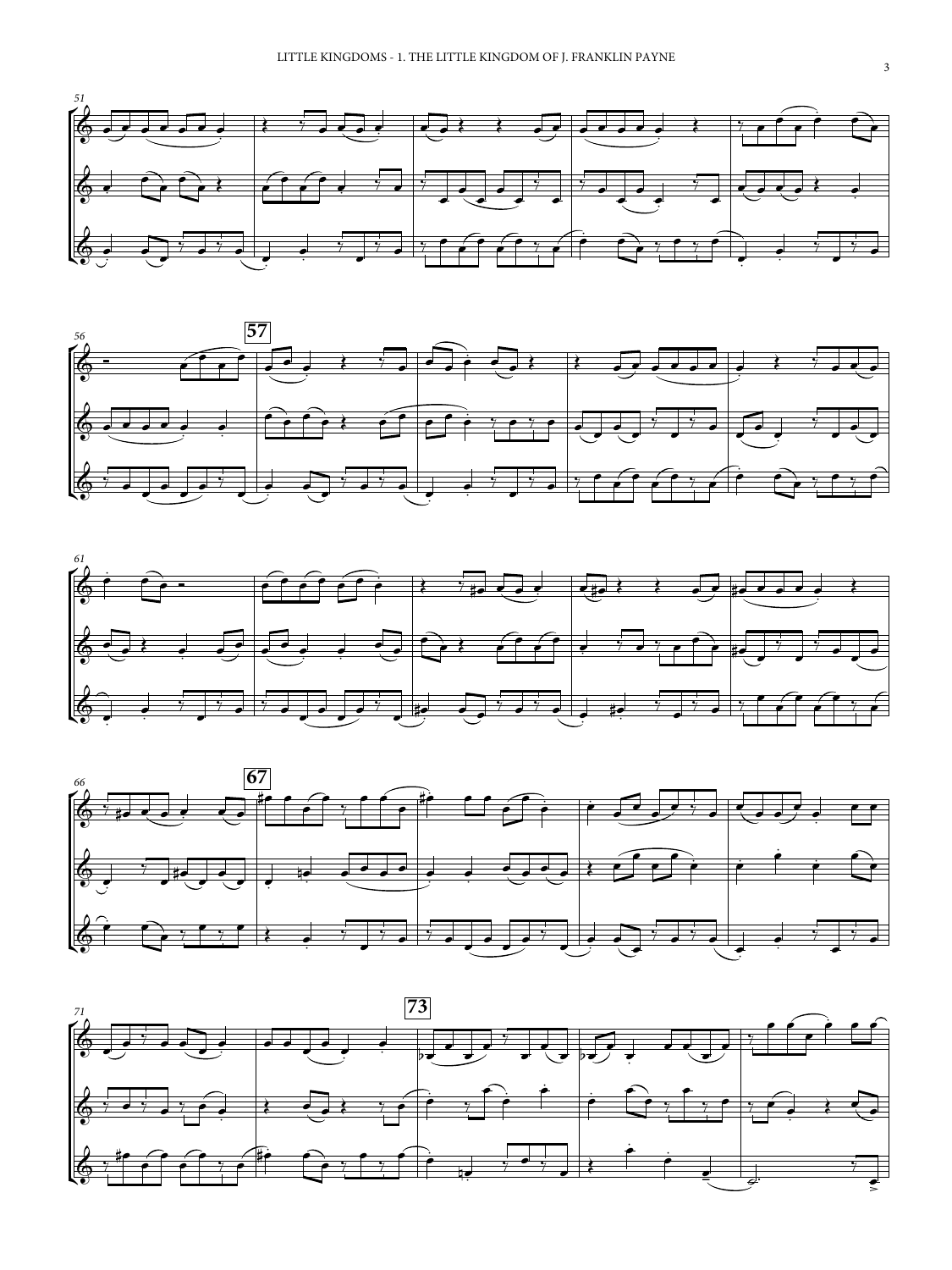







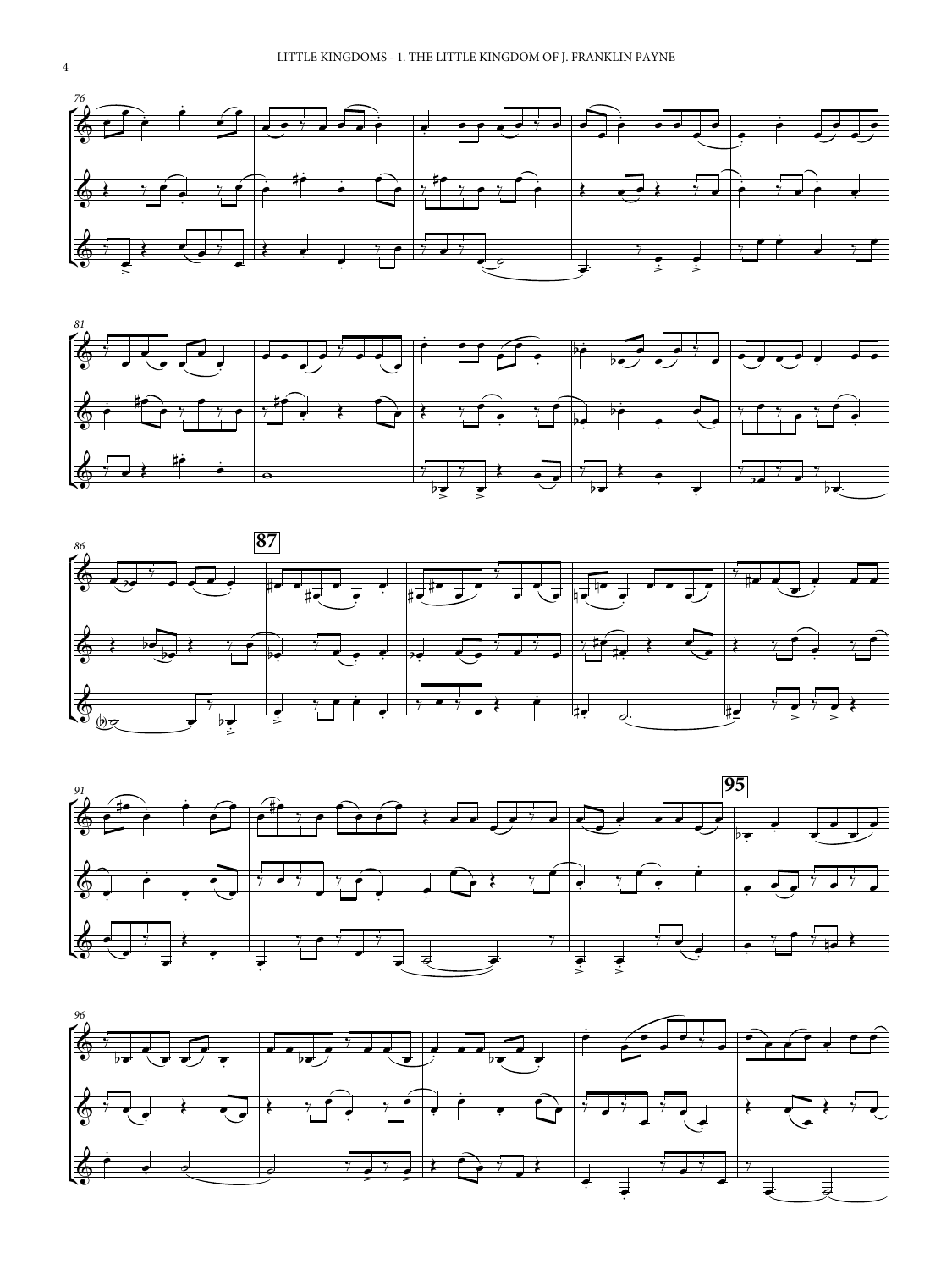







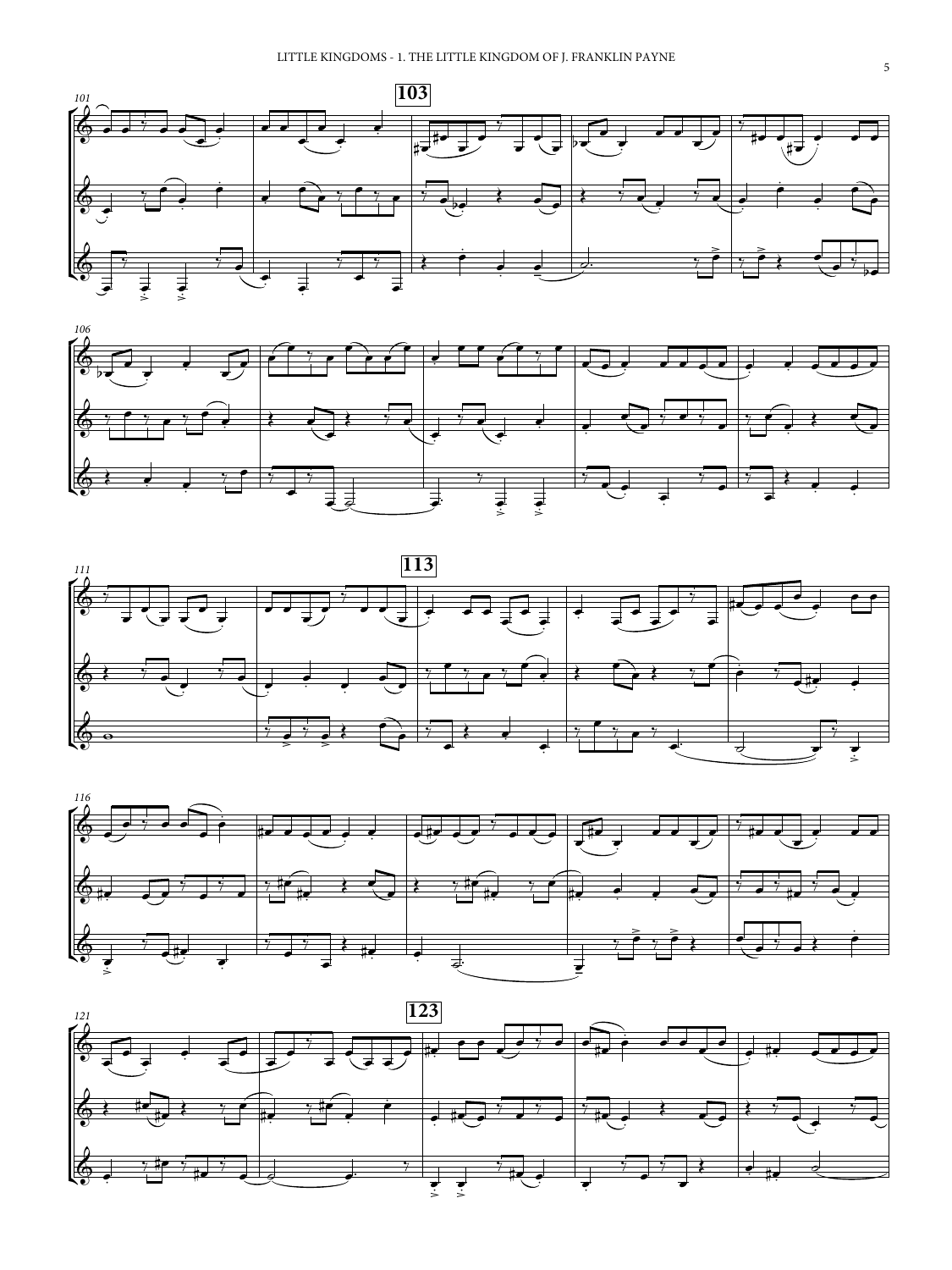







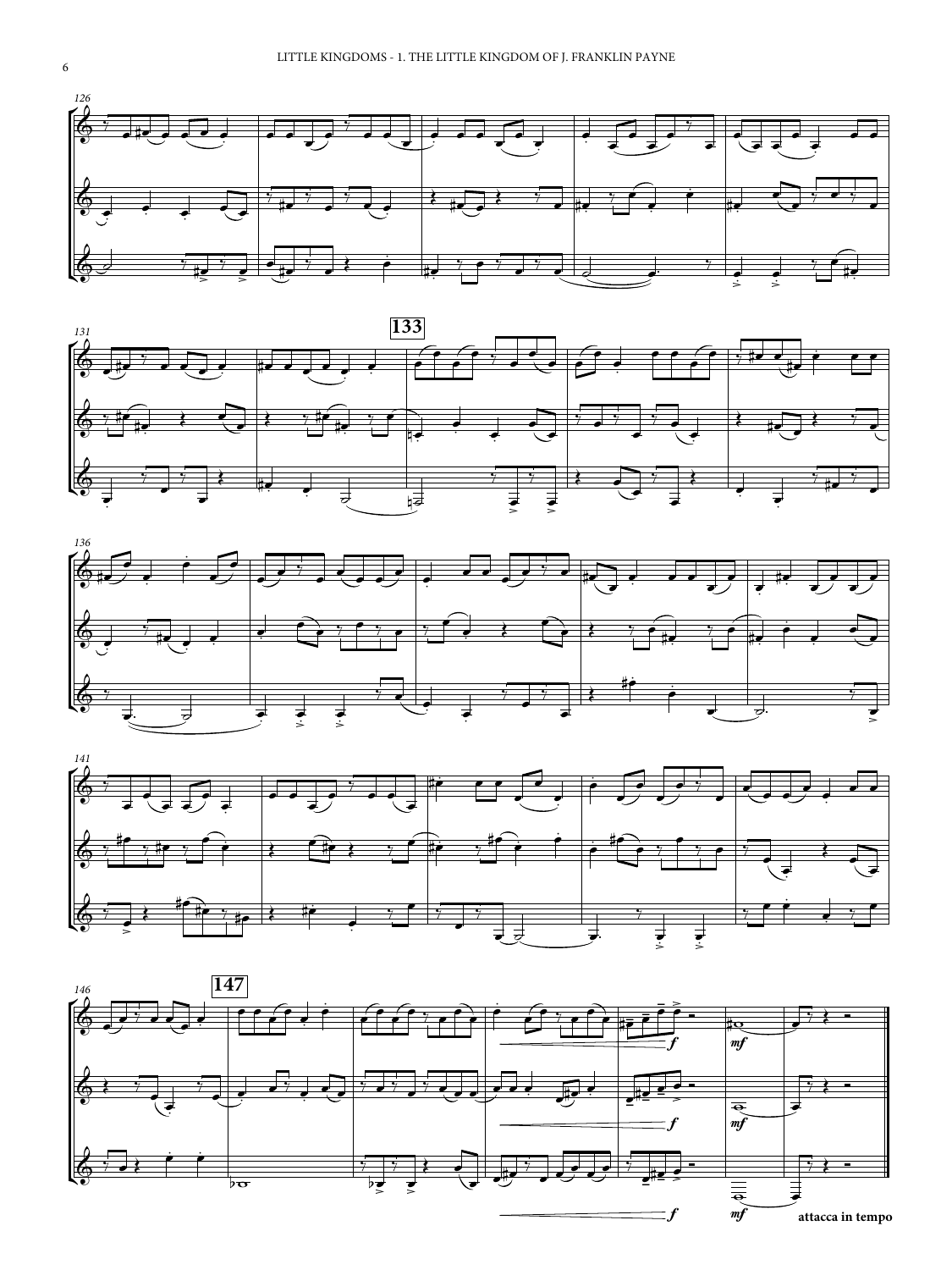### **LITTLE KINGDOMS** 2. THE PRINCESS, THE DWARF, AND THE DUNGEON

Eric Shanfield









©2003 Eric Shanfield (Enterprise Research Institute Council, ASCAP)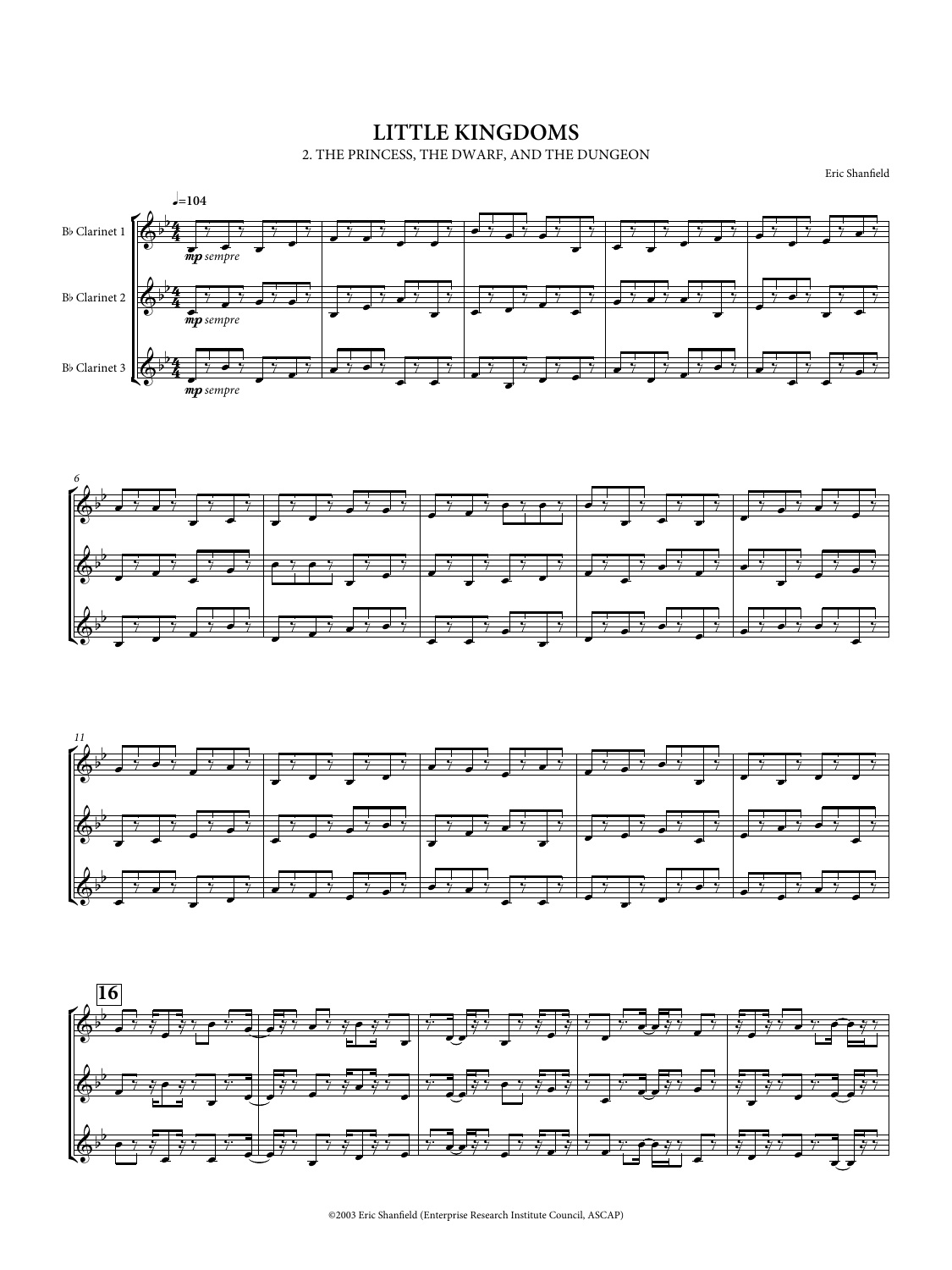



![](_page_9_Figure_3.jpeg)

![](_page_9_Figure_4.jpeg)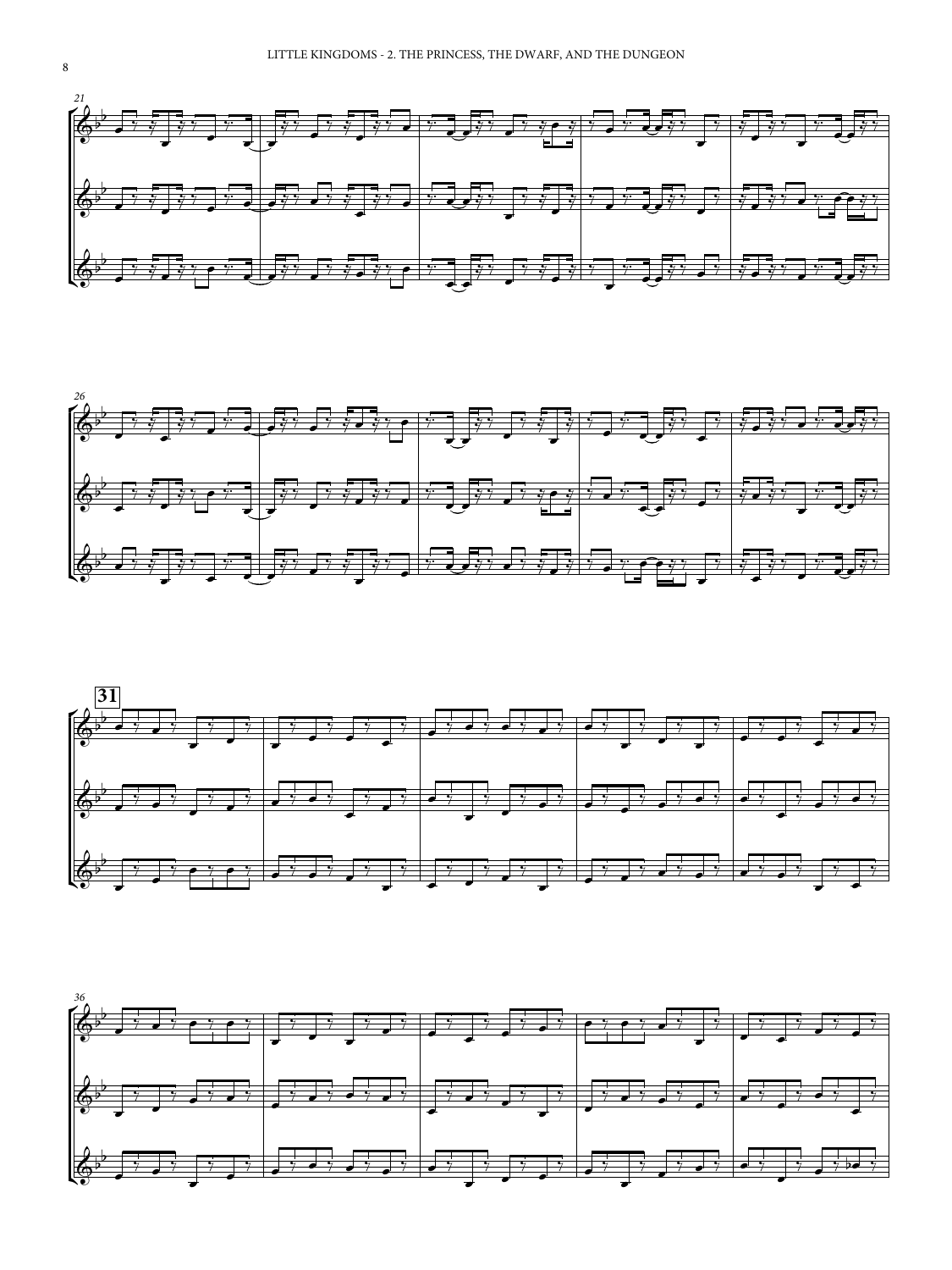![](_page_10_Figure_1.jpeg)

![](_page_10_Figure_2.jpeg)

![](_page_10_Figure_3.jpeg)

![](_page_10_Figure_4.jpeg)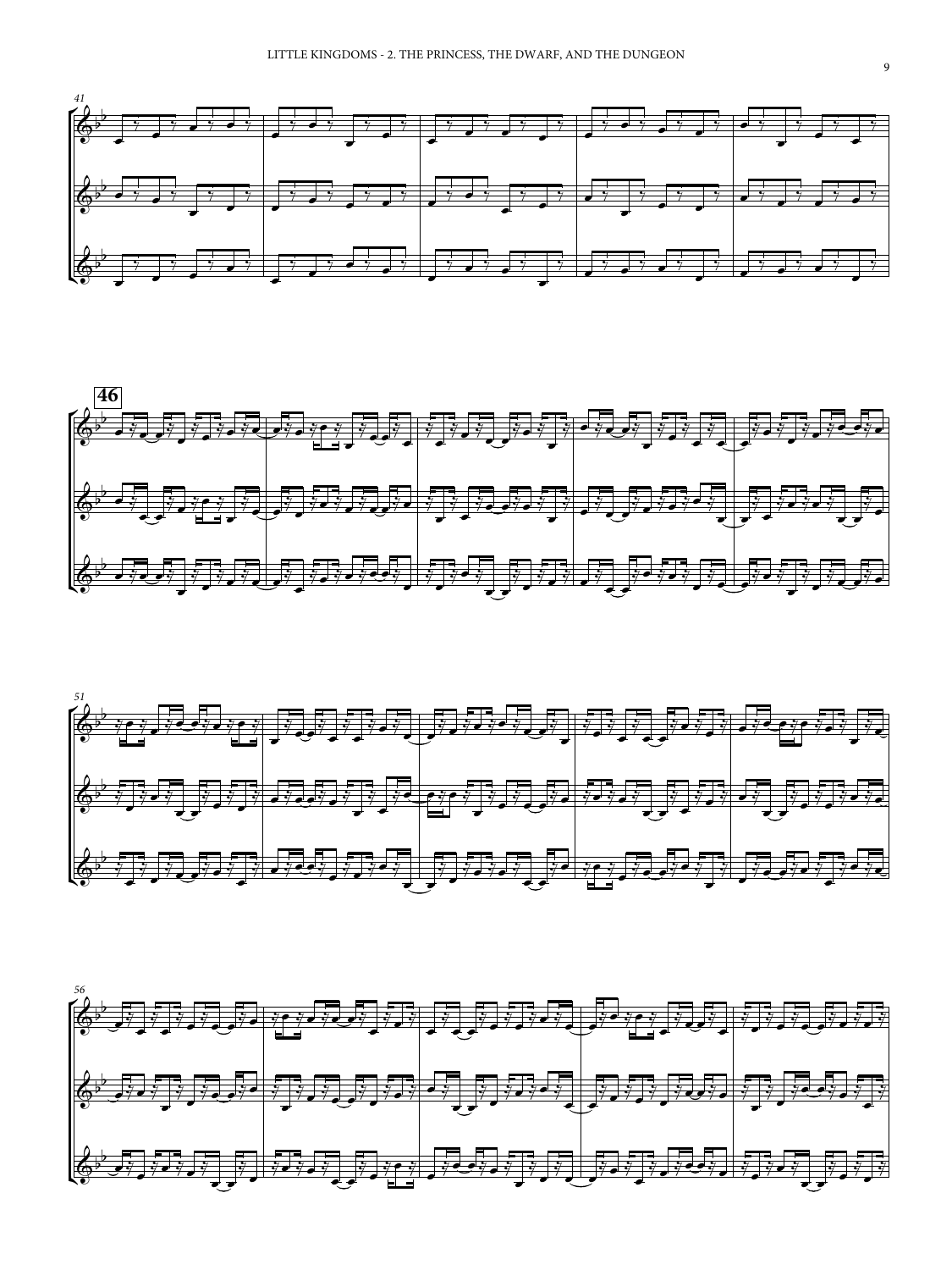![](_page_11_Figure_1.jpeg)

![](_page_11_Figure_2.jpeg)

![](_page_11_Figure_3.jpeg)

![](_page_11_Figure_4.jpeg)

**attacca in tempo**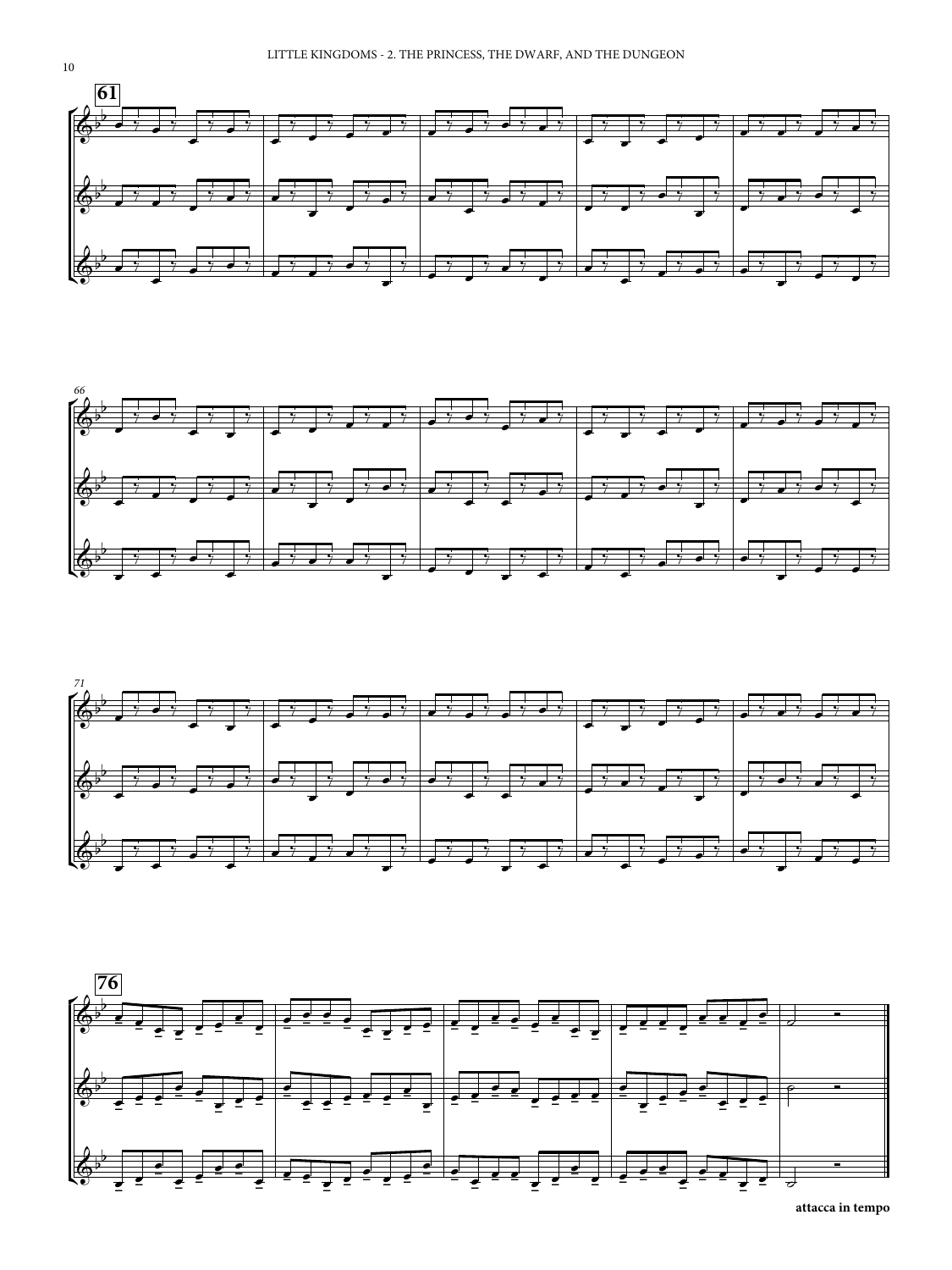**LITTLE KINGDOMS**

3. CATALOGUE OF THE EXHIBITION

Eric Shanfield

![](_page_12_Figure_3.jpeg)

![](_page_12_Figure_4.jpeg)

![](_page_12_Figure_5.jpeg)

![](_page_12_Figure_6.jpeg)

![](_page_12_Figure_7.jpeg)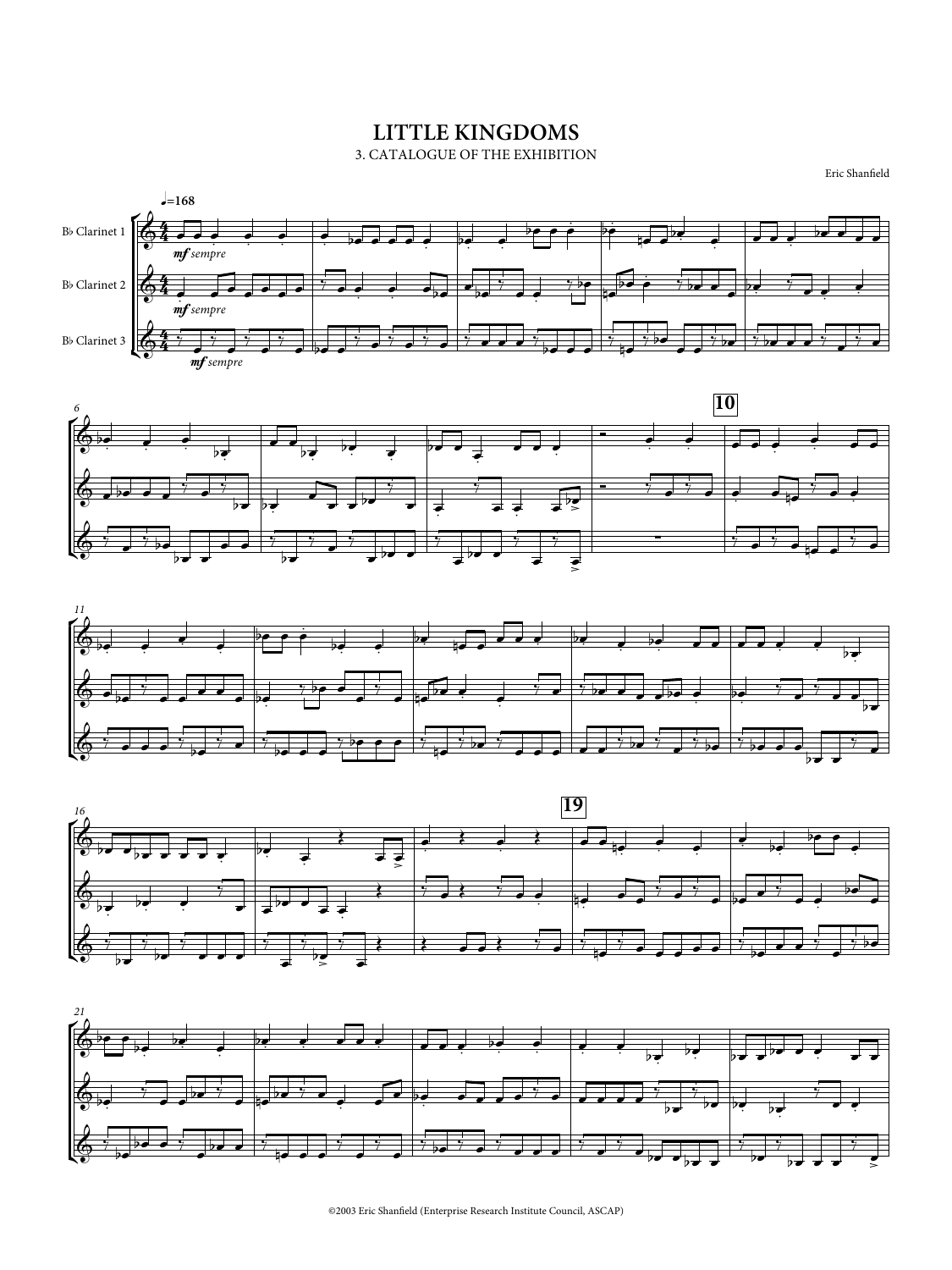![](_page_13_Figure_1.jpeg)

![](_page_13_Figure_2.jpeg)

![](_page_13_Figure_3.jpeg)

![](_page_13_Figure_4.jpeg)

![](_page_13_Figure_5.jpeg)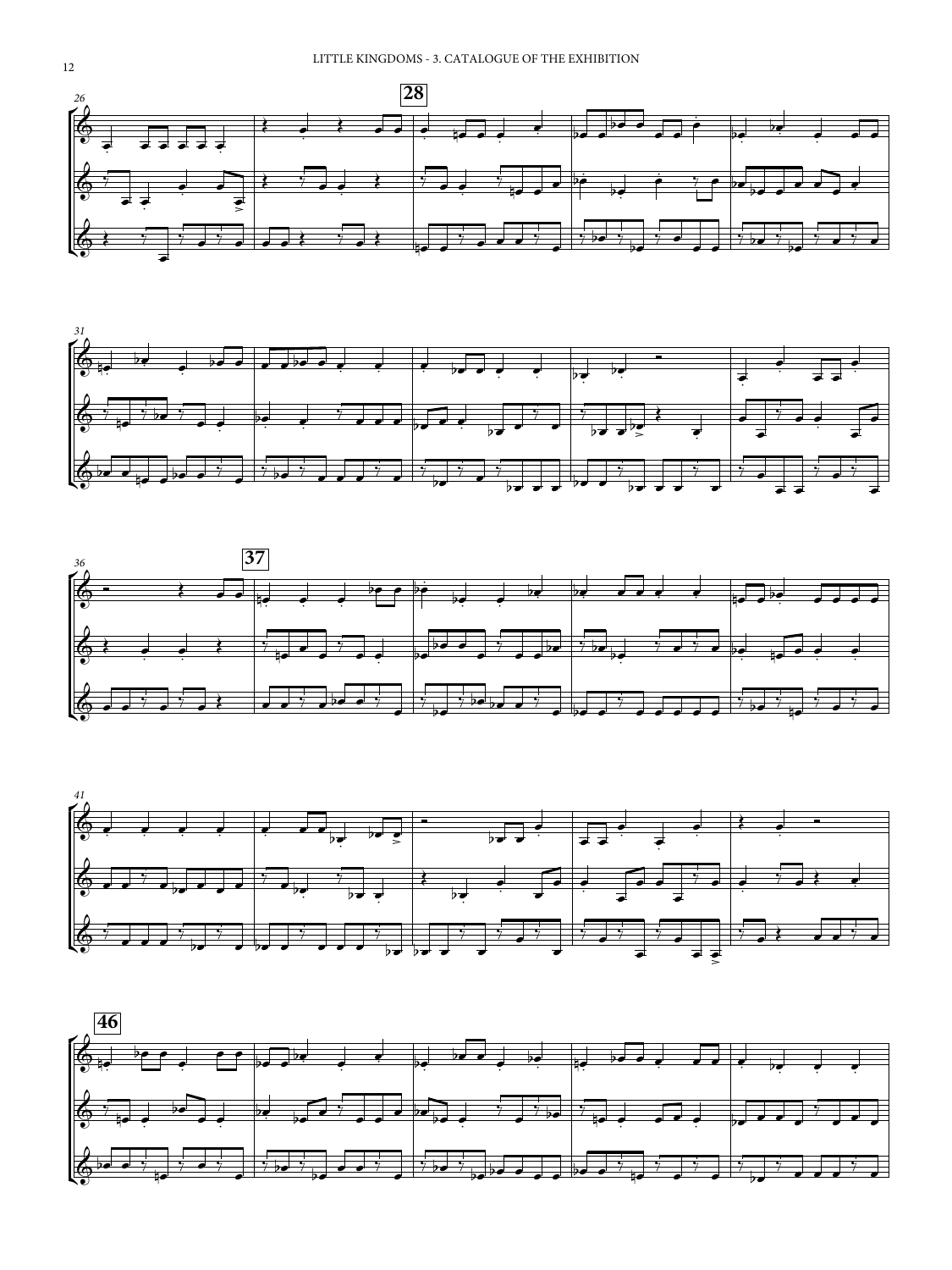![](_page_14_Figure_1.jpeg)

![](_page_14_Figure_2.jpeg)

![](_page_14_Figure_3.jpeg)

![](_page_14_Figure_4.jpeg)

![](_page_14_Figure_5.jpeg)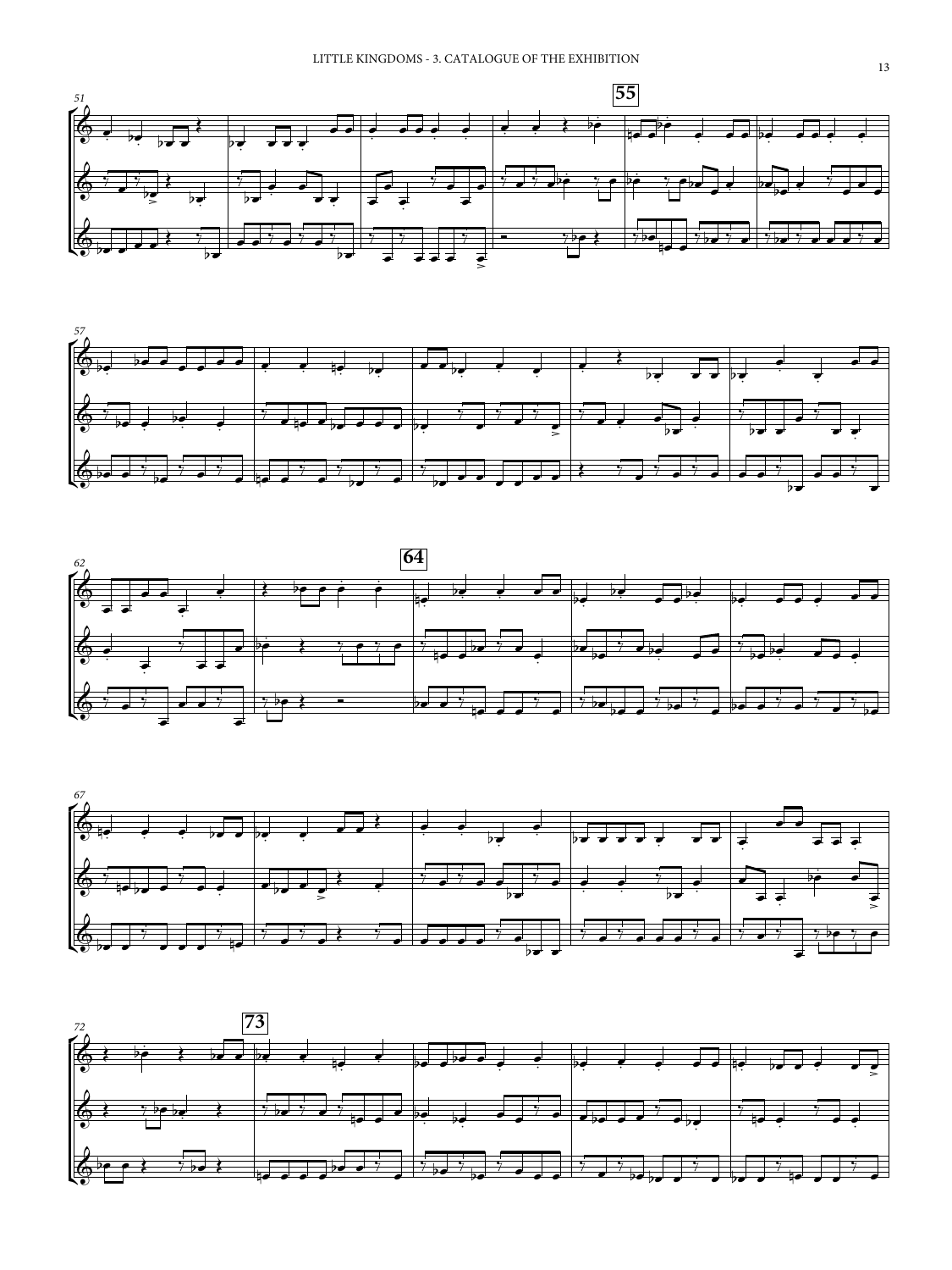![](_page_15_Figure_1.jpeg)

![](_page_15_Figure_2.jpeg)

![](_page_15_Figure_3.jpeg)

![](_page_15_Figure_4.jpeg)

![](_page_15_Figure_5.jpeg)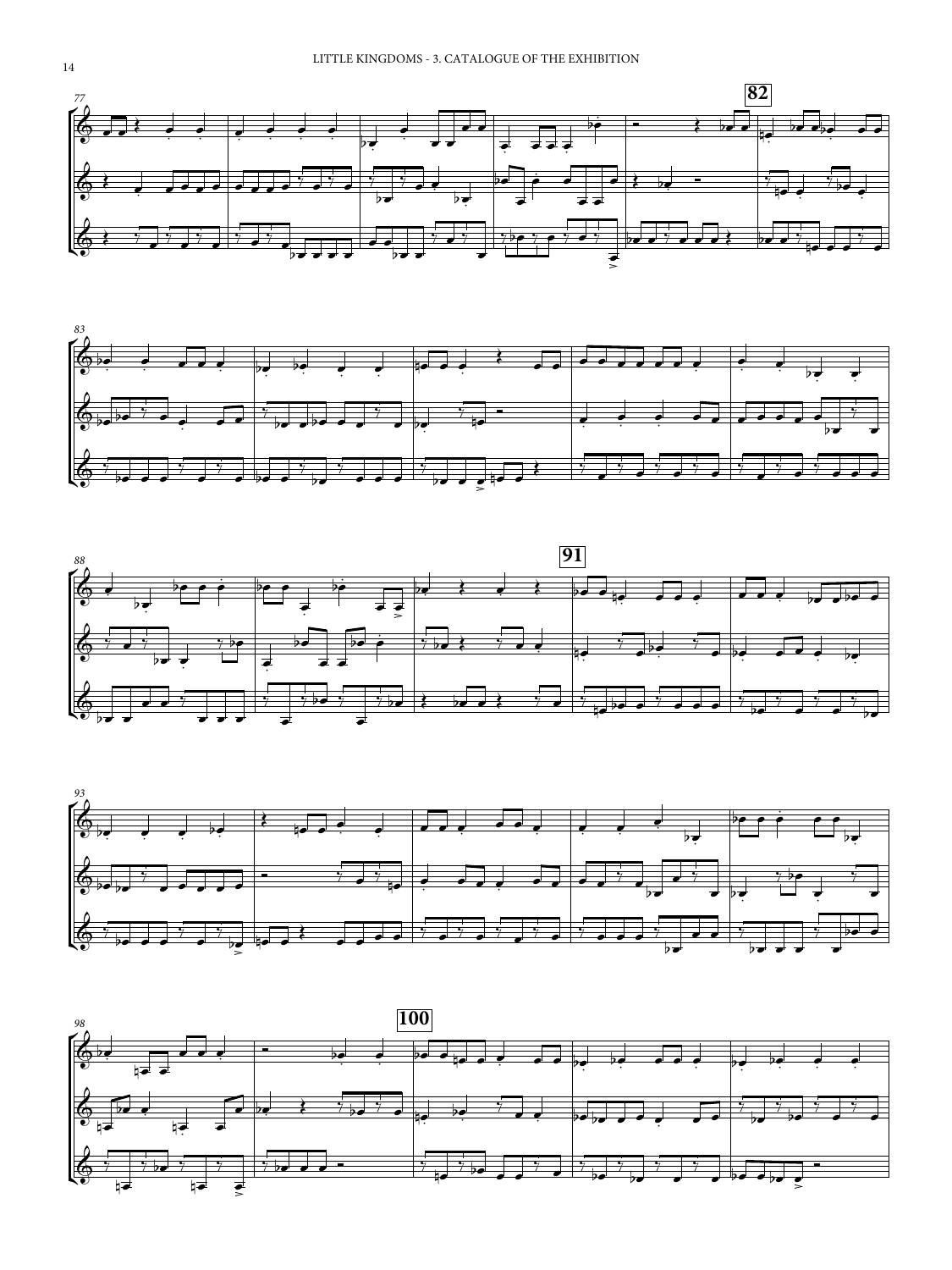![](_page_16_Figure_1.jpeg)

![](_page_16_Figure_2.jpeg)

![](_page_16_Figure_3.jpeg)

![](_page_16_Figure_4.jpeg)

![](_page_16_Figure_5.jpeg)